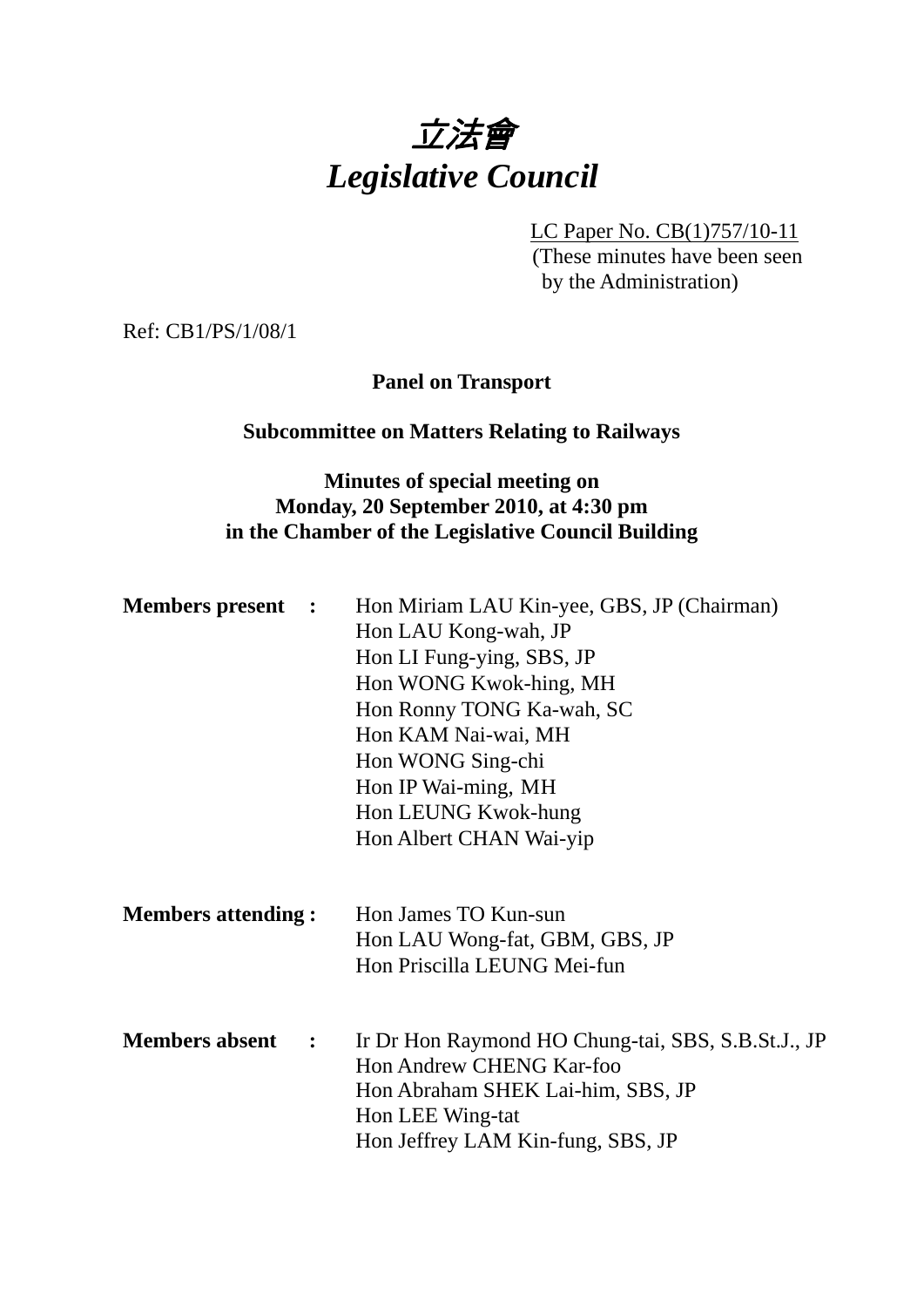# Hon CHEUNG Hok-ming, GBS, JP Hon Mrs Regina IP LAU Suk-yee, GBS, JP

| <b>Public Officers</b><br>attending |                      | <b>Agenda item I</b>                                                                              |
|-------------------------------------|----------------------|---------------------------------------------------------------------------------------------------|
|                                     |                      | Mr YAU Shing-mu<br><b>Under Secretary for Transport and Housing</b>                               |
|                                     |                      | Mr Fletch CHAN<br>Principal Assistant Secretary for Transport and<br>Housing                      |
|                                     |                      | Mr Raymond HO<br>Government Engineer (Railway Development)<br><b>Highways Department</b>          |
|                                     |                      | Mr Daniel LAM<br><b>Acting Chief Engineer (Railway Development)</b><br><b>Highways Department</b> |
|                                     |                      | Mr Edmund TSUI<br><b>Engineer (Railway Development)</b><br><b>Highways Department</b>             |
| <b>Attendance by</b><br>invitation  | $\ddot{\phantom{1}}$ | <b>Agenda item I</b>                                                                              |
|                                     |                      | <b>MTR Corporation Limited</b>                                                                    |
|                                     |                      | Mr Paul LO<br>General Manager (Express Rail Link)                                                 |
|                                     |                      | Miss Maggie SO<br>Senior Manager - Projects and Property<br>Communications                        |
|                                     |                      | Mr Albert LAM<br><b>Construction Manager – XRL Terminus</b>                                       |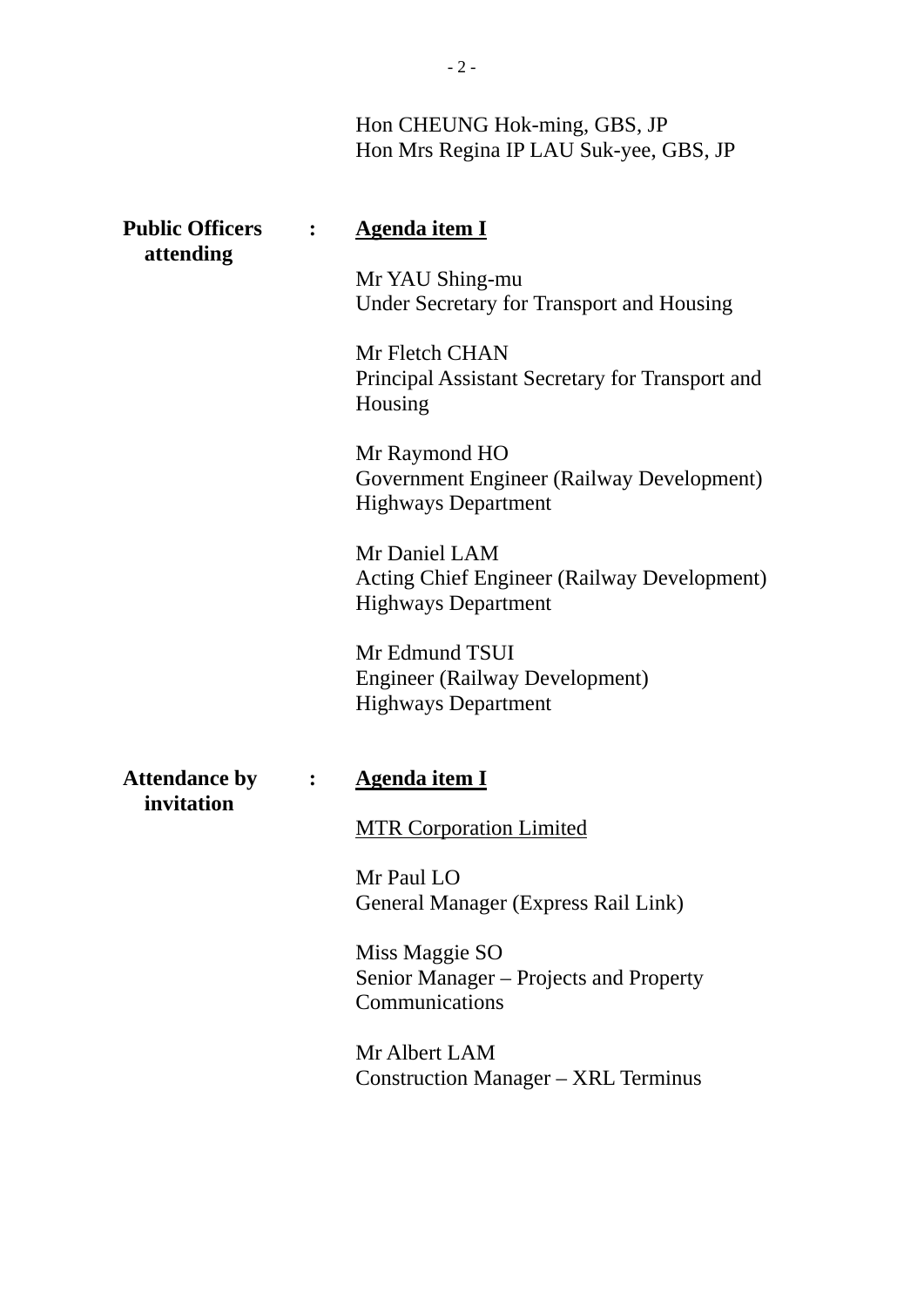Individual

Mr CHOI Siu-fung Yau Tsim Mong District Councillor

Friends of Tai Kok Tsui

Mr LEUNG Yiu-wah Chairman

Tai Kok Tsui Kok Cheung Street Concern Group

Ms CHAN Wai-ling Representative

Tai Kok Tsui Concern Group of Guangzhou-Shenzhen-Hong Kong Express Rail Link

Miss KWONG Wai-fong Member

Fuk Chak Street Concern Group

Mr KWOK Wai-wah Member

Chung Hing Building Residents' Group

Mr LAM Hung-on Member

Prosperous Building Residents' Group

Mr TSANG Shing-kei Representative

Action "Choi Yuen In My Heart"

Mr Roy KWONG Convenor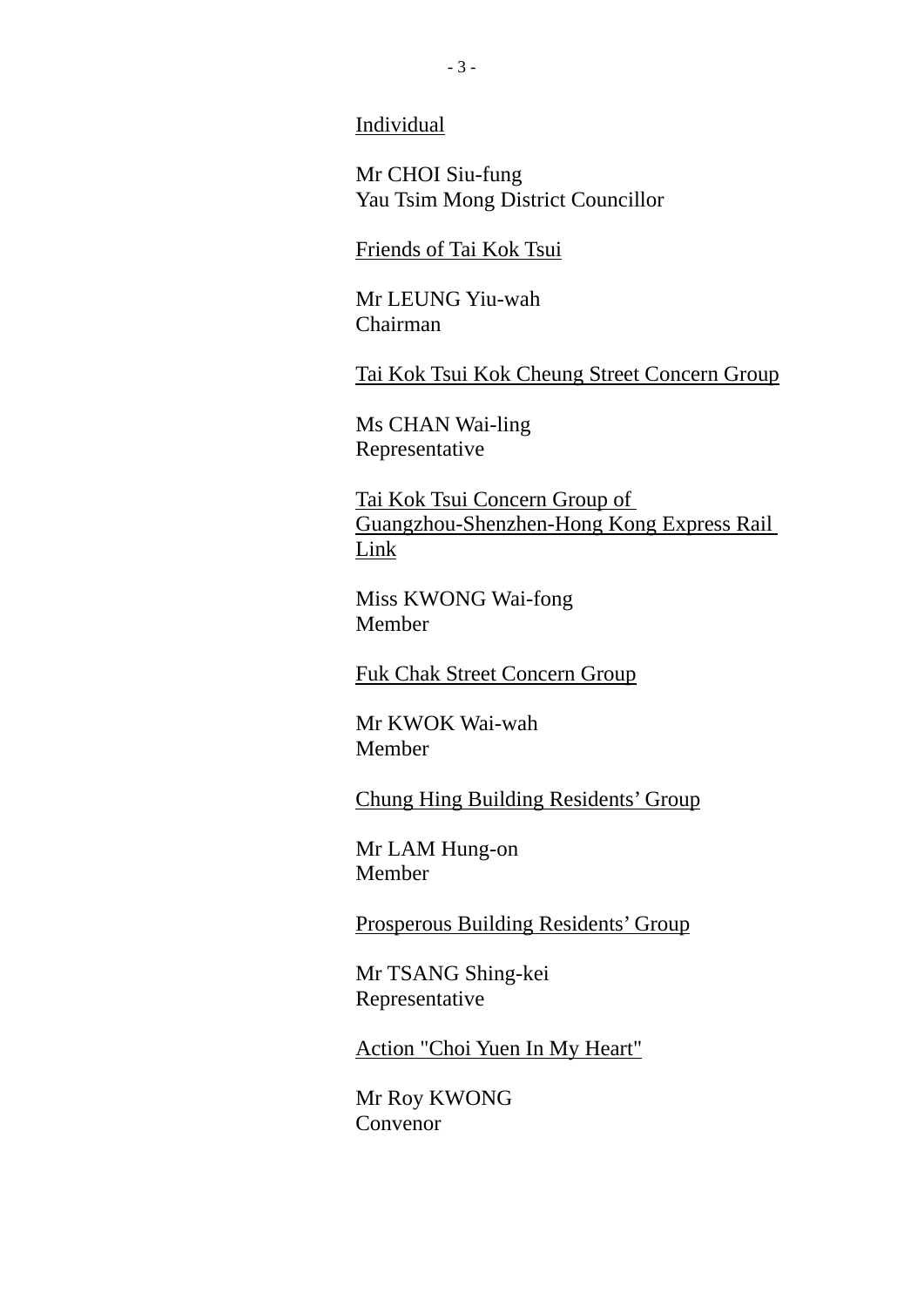社區營造計劃

Mr Julian FUNG Member

Hong Kong Construction Industry Employees General Union

Mr CHOW Luen-kiu Chairman

Mr FUNG Kin-cho, MH Director, Rights & Benefits Committee

### 大角咀高鐵大聯盟

Mr MAK Fat-cheung Convenor

Olympic Community Development Alliance Limited

Mr John WONG Chairman

Mr CHAN Chung-kit Vice Chairman

Tai Kwok Tsui Ivy Street Residents' Concern Group

Mr HO Kwong-chiang Member

Tai Shing Building Residents' Group

Mr FUNG Tak-chung Member

#### Individual

Mr TANG Kwai-yau Yuen Long District Councillor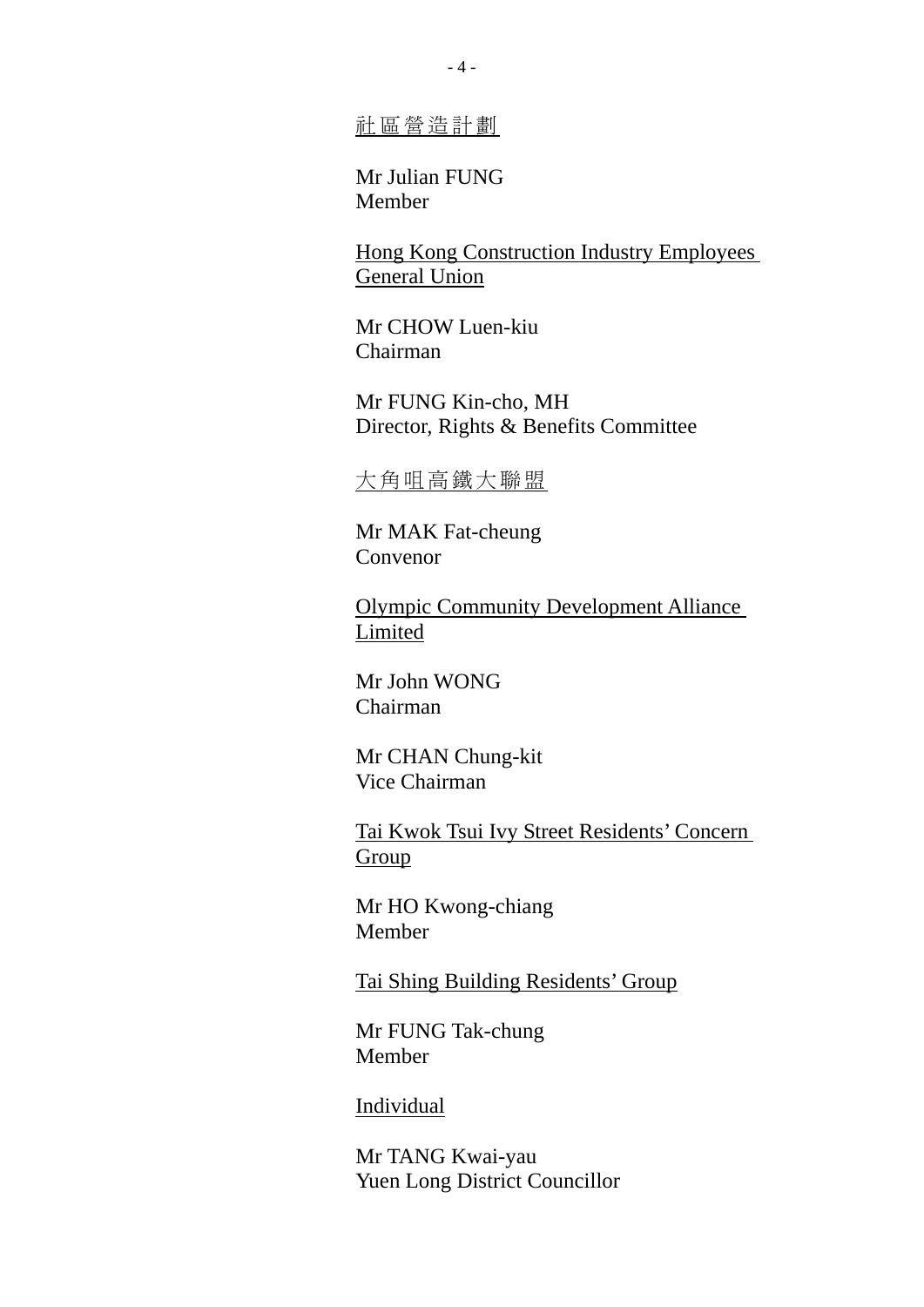#### Cheung Shan Estate Mutual Help Group

Ms LEE Kwan-cheung Member

Mr CHAN Wah-sang Member

North-east New Territories Development Concern Group

Miss CHEUK Kai-kai Member

People Planning in Action

Mr WONG Ho-yin Member

Concern Group of Choi Yuen Tsuen in Shek Kong on the Selection of Site for the Guangzhou – Shenzhen – Hong Kong Express Rail Link

Mr CHAN Ying-cheung Member

Wonderland Villas Focus Group

Ms LAW Yee Convenor

高鐵苦主互助聯盟

Miss Wincy SO Member

葵涌高鐵關注組

Mr LAI Chi-to Member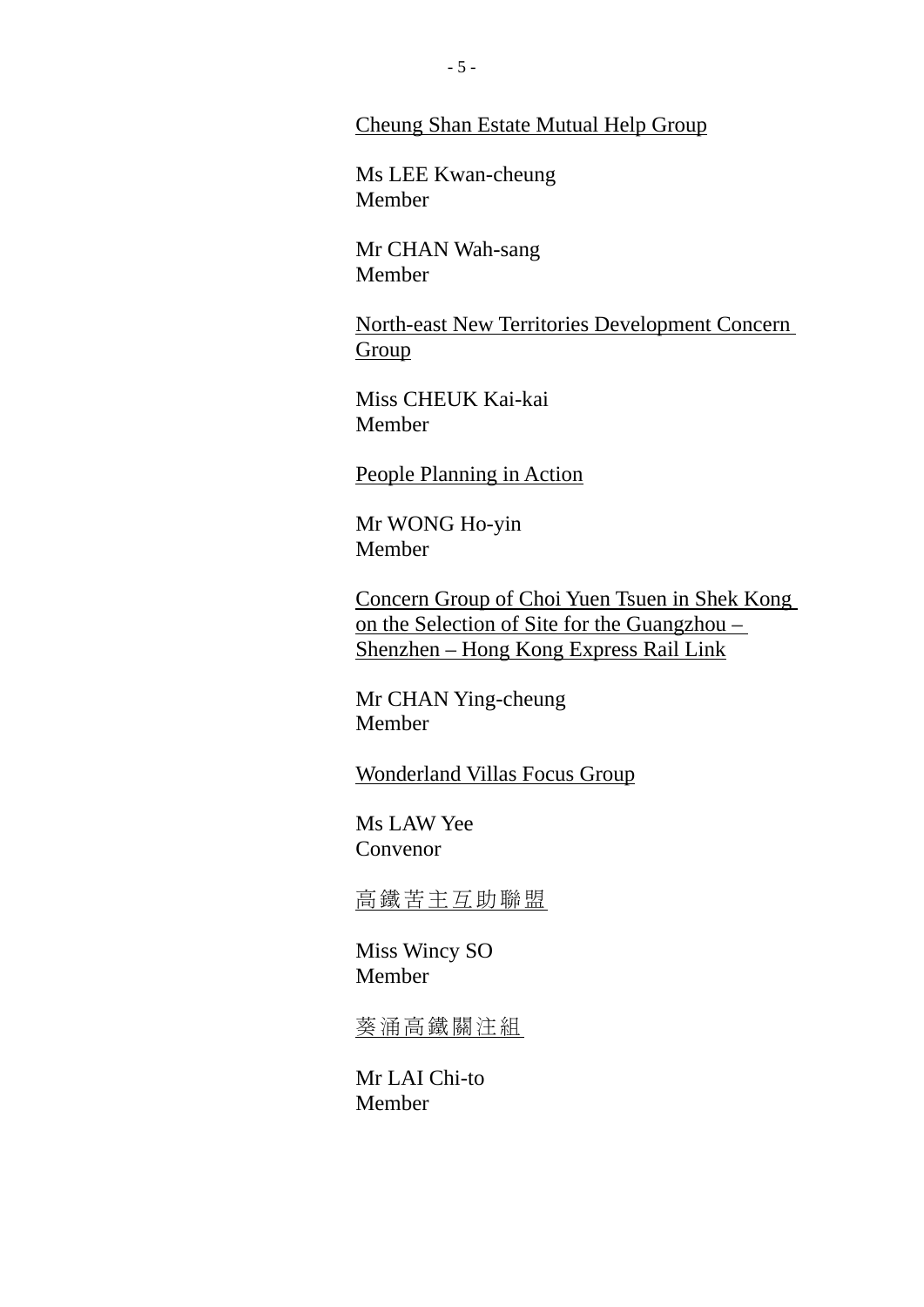#### GAIA Association

Miss WONG Ka-ling Member

## 業主權益大聯盟

Mr Peter FUNG Spokesperson

Choi Yuen Village Support Group

Miss CHAN Ping-fung Member

HK Sustainable Agriculture Association

Ms HO Ting-ting Member

Farm Without Farming Concern

Mr Michael MO Convenor

Fortresshill Research Institute

Mr AU Nok-hin Research Officer

Sycamore Street Residents' Group

Miss LO Suet-ying Member

大角咀樓宇安全關注組

Mr KAN Tat-hing Member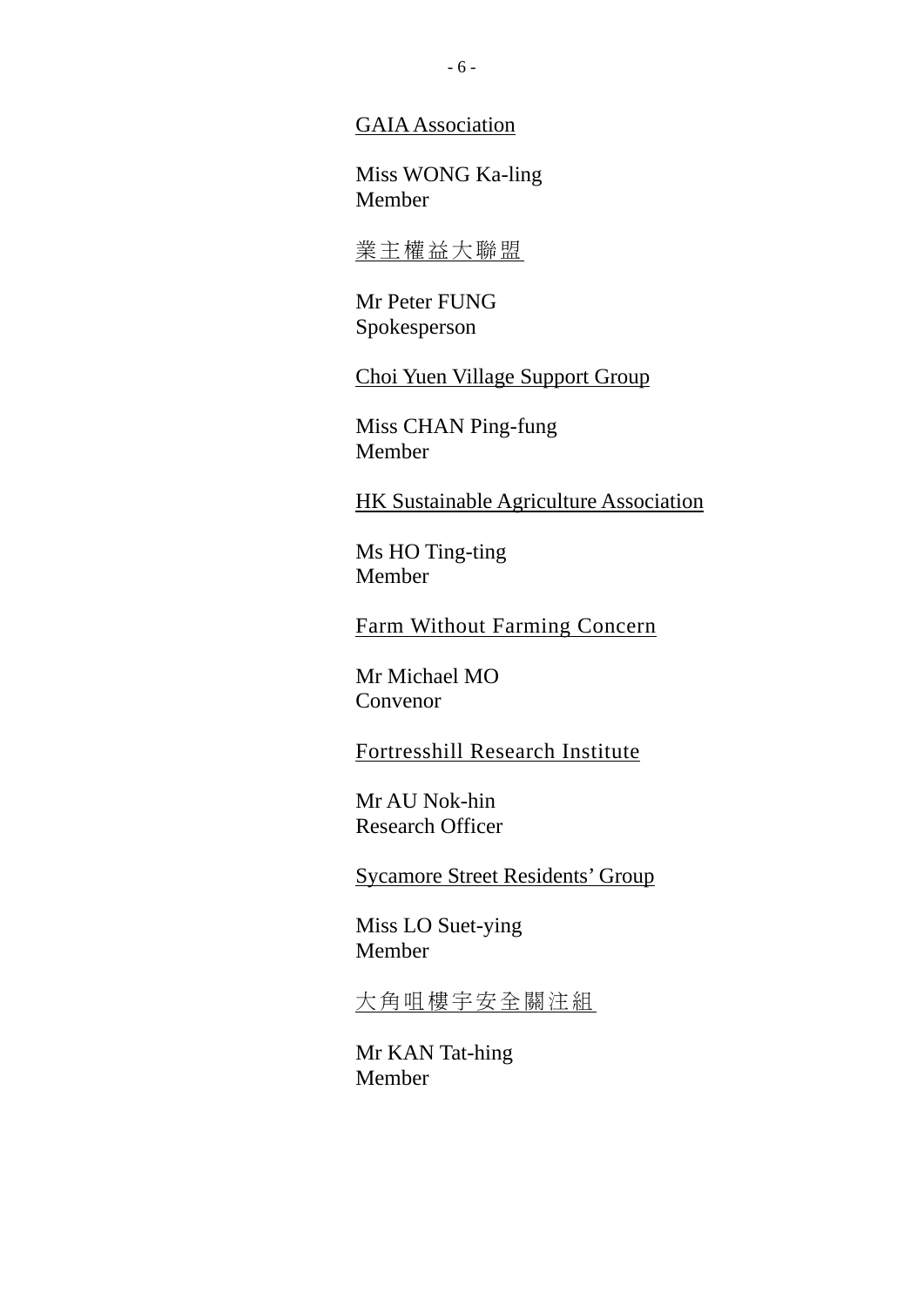|                             | <b>Justice and Peace Commission of the HK Catholic</b><br>Diocese |
|-----------------------------|-------------------------------------------------------------------|
|                             | Miss YIP Po-lam<br>Project Officer                                |
|                             | <b>The Professional Commons</b>                                   |
|                             | Mr SIT Tak-ngao<br>Representative                                 |
|                             | Individual                                                        |
|                             | Mr YAU Leong-ming<br><b>Resident of Kowloon West</b>              |
| <b>Clerk in attendance:</b> | Ms Joanne MAK<br>Chief Council Secretary (1)2                     |
| <b>Staff in attendance:</b> | Mr Ken WOO<br>Council Secretary (1)2                              |
|                             | Ms Clara LO<br>Legislative Council Assistant (1)3                 |

- 7 -

Action

**I Hong Kong section of the Guangzhou-Shenzhen-Hong Kong Express Rail Link project**  (LC Paper CB(1)2290/09-10(01) No. - Administration's paper on

progress and financial situation of the construction of the Hong Kong section of the Guangzhou-Shenzhen-Hong Kong Express Rail Link (1st half-yearly report for the period ending 30 June 2010)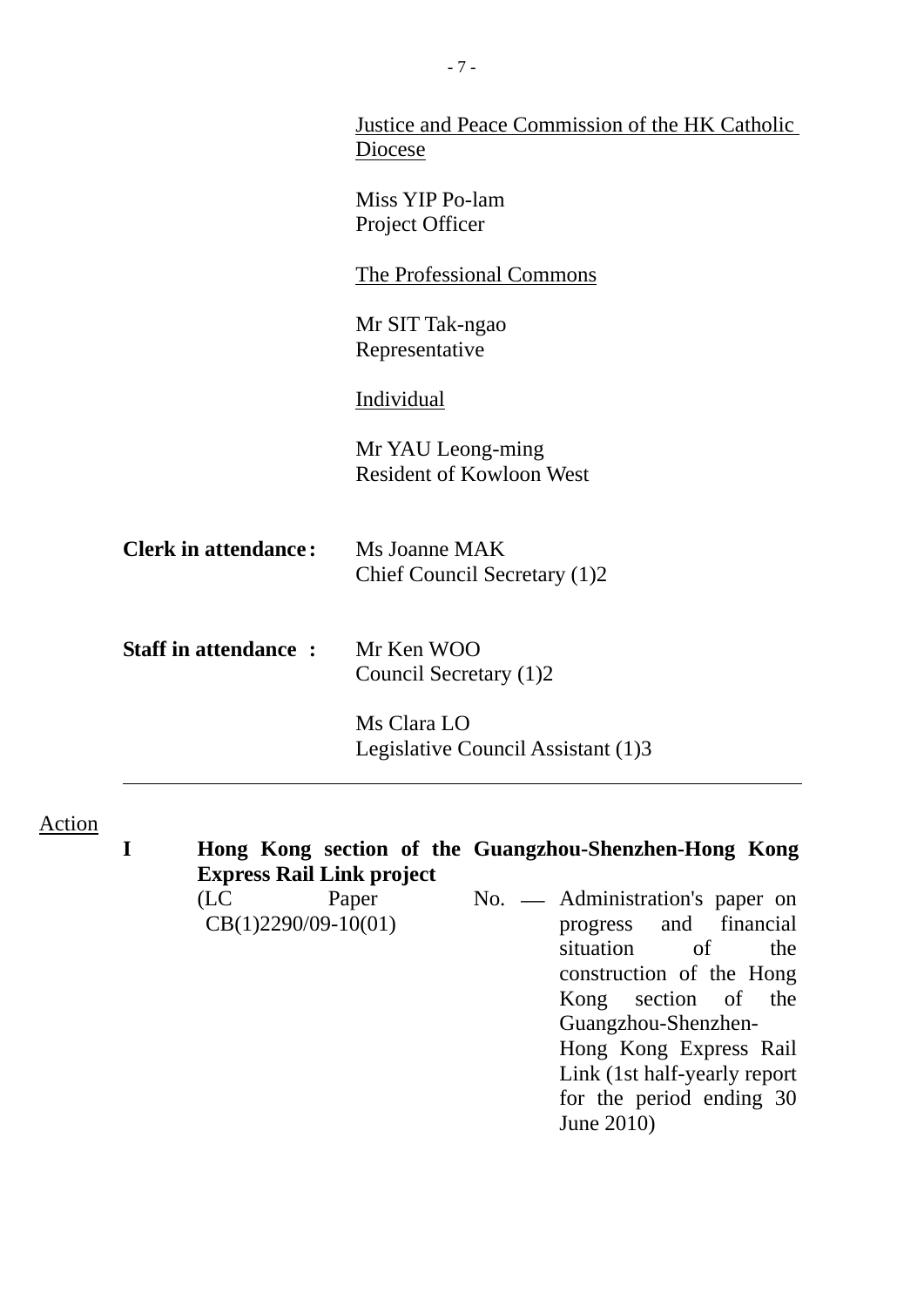| LC Paper No. CB(1)2847/09-10                                                                                                                                                                                                                                     | — Background brief on the<br>Hong Kong section of the<br>Guangzhou-Shenzhen-<br>Hong Kong Express Rail<br>Link prepared by the<br>Legislative Council<br>Secretariat |
|------------------------------------------------------------------------------------------------------------------------------------------------------------------------------------------------------------------------------------------------------------------|----------------------------------------------------------------------------------------------------------------------------------------------------------------------|
| LC<br>Paper<br>$CB(1)2835/09-10(01)$                                                                                                                                                                                                                             | Submission from Tai Kok<br>$No.$ —<br>Tsui Concern Group of<br>Guangzhou-Shenzhen-<br>Hong Kong Express Rail<br>Link                                                 |
| LC and the set of the set of the set of the set of the set of the set of the set of the set of the set of the set of the set of the set of the set of the set of the set of the set of the set of the set of the set of the se<br>Paper<br>$CB(1)2835/09-10(02)$ | Submission<br>$No.$ —<br>from<br>Hong Kong Construction<br>Industry Employees<br><b>General Union</b>                                                                |
| LC<br>Paper<br>$CB(1)2835/09-10(03)$                                                                                                                                                                                                                             | Submission from 大角咀高<br>$No.$ —<br>鐵大聯盟                                                                                                                              |
| LC<br>Paper<br>$CB(1)2835/09-10(04)$                                                                                                                                                                                                                             | Submission<br>$No.$ —<br>from<br>Mr TANG<br>Kwai-yau,<br>District<br>Yuen Long<br>Councillor                                                                         |
| LC<br>Paper<br>$CB(1)2835/09-10(05)$                                                                                                                                                                                                                             | Submission<br>from<br>$No.$ —<br>Wonderland Villas Focus<br>Group                                                                                                    |
| LC<br>Paper<br>$CB(1)2835/09-10(06)$                                                                                                                                                                                                                             | Submission<br>from<br>$No.$ —<br>Fortresshill<br>Research<br>Institute                                                                                               |
| LC<br>Paper<br>$CB(1)2835/09-10(07)$                                                                                                                                                                                                                             | $No.$ <u>—</u> Submission<br>from<br>Dr YANG Mo, Southern<br><b>District Councillor</b>                                                                              |
| LC<br>Paper<br>$CB(1)2835/09-10(08)$                                                                                                                                                                                                                             | No. — Submission<br>from<br>a<br>member of the public                                                                                                                |
| LC<br>Paper<br>$CB(1)2835/09-10(09)$                                                                                                                                                                                                                             | Submission from Mr HO<br>$No.$ —<br>Kwong-keung                                                                                                                      |
| LC<br>Paper<br>$CB(1)2835/09-10(10)$                                                                                                                                                                                                                             | Submission<br>from<br>$No.$ —<br>a<br>Mr LEE                                                                                                                         |
| LC<br>Paper<br>$CB(1)2835/09-10(11)$                                                                                                                                                                                                                             | Submission from Mr LAU<br>$No.$ —<br>Ming-shum                                                                                                                       |
| LC<br>Paper<br>$CB(1)2835/09-10(12)$                                                                                                                                                                                                                             | Submission<br>$No.$ —<br>from<br>中 耀<br>樓、中興樓業主關注聯盟                                                                                                                  |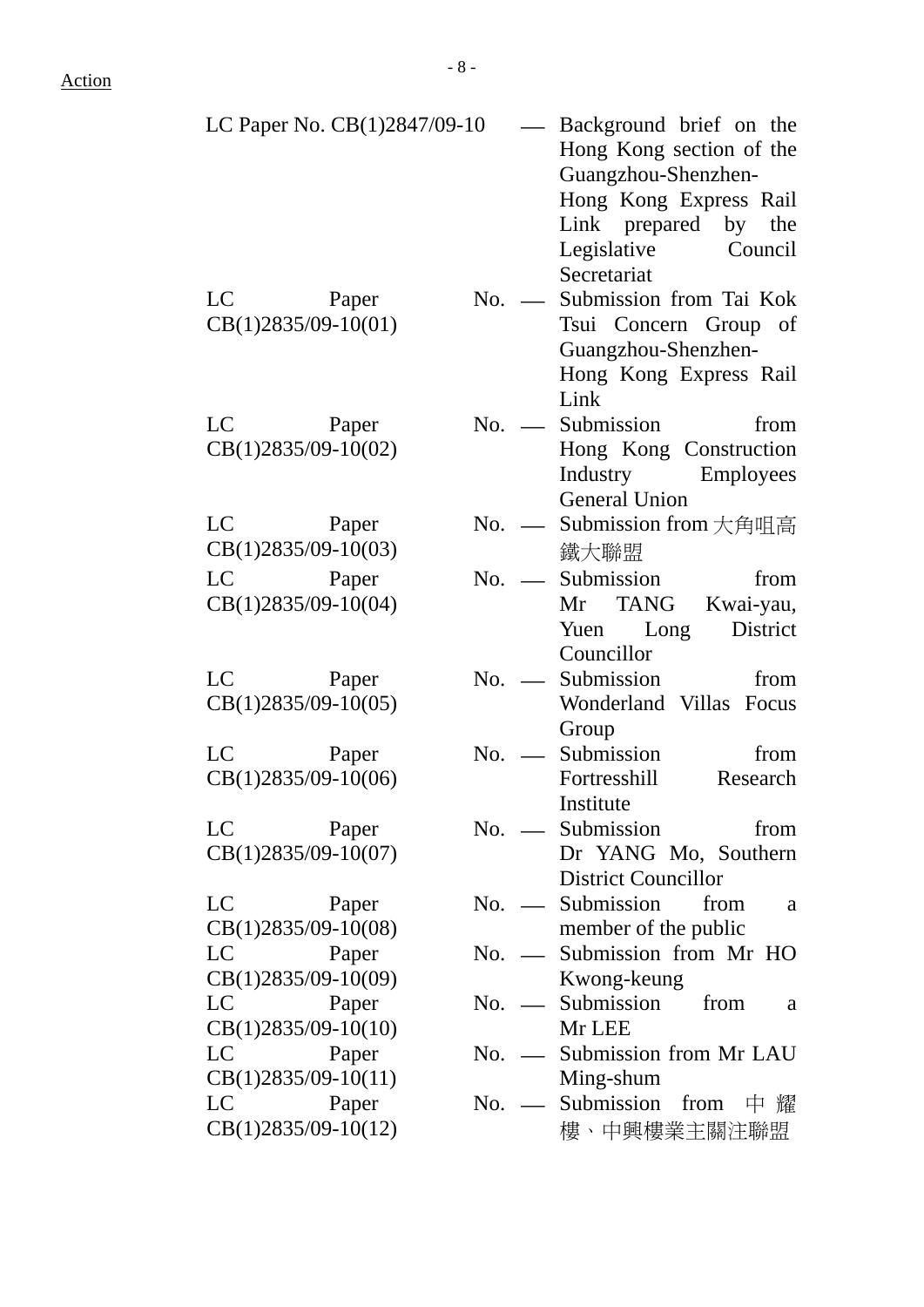| LC Paper                                                                                                                                                                                                                                |         | $No.$ <u>—</u> Submission<br>from  |
|-----------------------------------------------------------------------------------------------------------------------------------------------------------------------------------------------------------------------------------------|---------|------------------------------------|
| $CB(1)2835/09-10(13)$                                                                                                                                                                                                                   |         | Mr CHAN Wai-keung,                 |
|                                                                                                                                                                                                                                         |         | Yau Tsim Mong District             |
|                                                                                                                                                                                                                                         |         | Councillor                         |
| LC Paper                                                                                                                                                                                                                                | $No.$ — | Submission from                    |
| $CB(1)2861/09-10(01)$                                                                                                                                                                                                                   |         | Hong Kong Construction             |
|                                                                                                                                                                                                                                         |         | Association                        |
| LC Paper                                                                                                                                                                                                                                | $No.$ — | Submission from Tai Kok            |
| CB(1)2871/09-10(01)                                                                                                                                                                                                                     |         | Tsui Kok Cheung Street             |
|                                                                                                                                                                                                                                         |         | Concern Group                      |
| LC Paper                                                                                                                                                                                                                                | $No.$ — | Submission from Mr YAU             |
| $CB(1)2871/09-10(02)$                                                                                                                                                                                                                   |         | Leong-ming                         |
| LC Paper                                                                                                                                                                                                                                | $No.$ — | Submission from Miss               |
| $CB(1)2871/09-10(03)$                                                                                                                                                                                                                   |         | Christine FONG                     |
|                                                                                                                                                                                                                                         |         | Kwok-shan, Sai Kung                |
|                                                                                                                                                                                                                                         |         | <b>District Councillor</b>         |
| LC Paper                                                                                                                                                                                                                                |         | $No.$ Submission from              |
| $CB(1)2871/09-10(04)$                                                                                                                                                                                                                   |         | Ms TANG Kwun-tai                   |
| LC Paper                                                                                                                                                                                                                                |         | No. — Submission<br>from           |
| $CB(1)2871/09-10(05)$                                                                                                                                                                                                                   |         | Miss LAM Pik-hing                  |
| LC Paper                                                                                                                                                                                                                                |         | No. — Submission<br>from           |
| $CB(1)2879/09-10(01)$                                                                                                                                                                                                                   |         | Choi Yuen Village Support          |
|                                                                                                                                                                                                                                         |         | Group                              |
| LC Paper                                                                                                                                                                                                                                |         | No. — Submission from The          |
| $CB(1)2879/09-10(02)$                                                                                                                                                                                                                   |         | <b>Professional Commons</b>        |
| LC and the set of the set of the set of the set of the set of the set of the set of the set of the set of the set of the set of the set of the set of the set of the set of the set of the set of the set of the set of the se<br>Paper |         | $No.$ <u>—</u> Submission<br>from  |
| $CB(1)2879/09-10(03)$                                                                                                                                                                                                                   |         | Chung Hing Building                |
|                                                                                                                                                                                                                                         |         | Residents' Group                   |
| LC<br>Paper                                                                                                                                                                                                                             | $No.$ — | Submission<br>from                 |
| CB(1)2879/09-10(04)                                                                                                                                                                                                                     |         | 高鐵苦主互助聯盟                           |
| LC<br>Paper                                                                                                                                                                                                                             | $No.$ — | Submission<br>from                 |
| $CB(1)2879/09-10(05)$                                                                                                                                                                                                                   |         | Ms LAW Suk-yee                     |
| $LC$ and $LC$<br>Paper                                                                                                                                                                                                                  | $No.$ — | Submission from Chung              |
| CB(1)2879/09-10(06)                                                                                                                                                                                                                     |         | Yew Residents' Group               |
| LC<br>Paper                                                                                                                                                                                                                             | $No.$ — | Submission<br>from                 |
| CB(1)2879/09-10(07)                                                                                                                                                                                                                     |         | 中耀街居民關注組                           |
| $LC$ and $LC$<br>Paper                                                                                                                                                                                                                  | $No.$ — | Submission<br>from                 |
| $CB(1)2879/09-10(08)$                                                                                                                                                                                                                   |         | Mr YEUNG Wai-sing,                 |
|                                                                                                                                                                                                                                         |         | <b>Eastern District Councillor</b> |
| LC<br>Paper                                                                                                                                                                                                                             | $No.$ — | Submission from People             |
| CB(1)2879/09-10(09)                                                                                                                                                                                                                     |         | Planning in Action                 |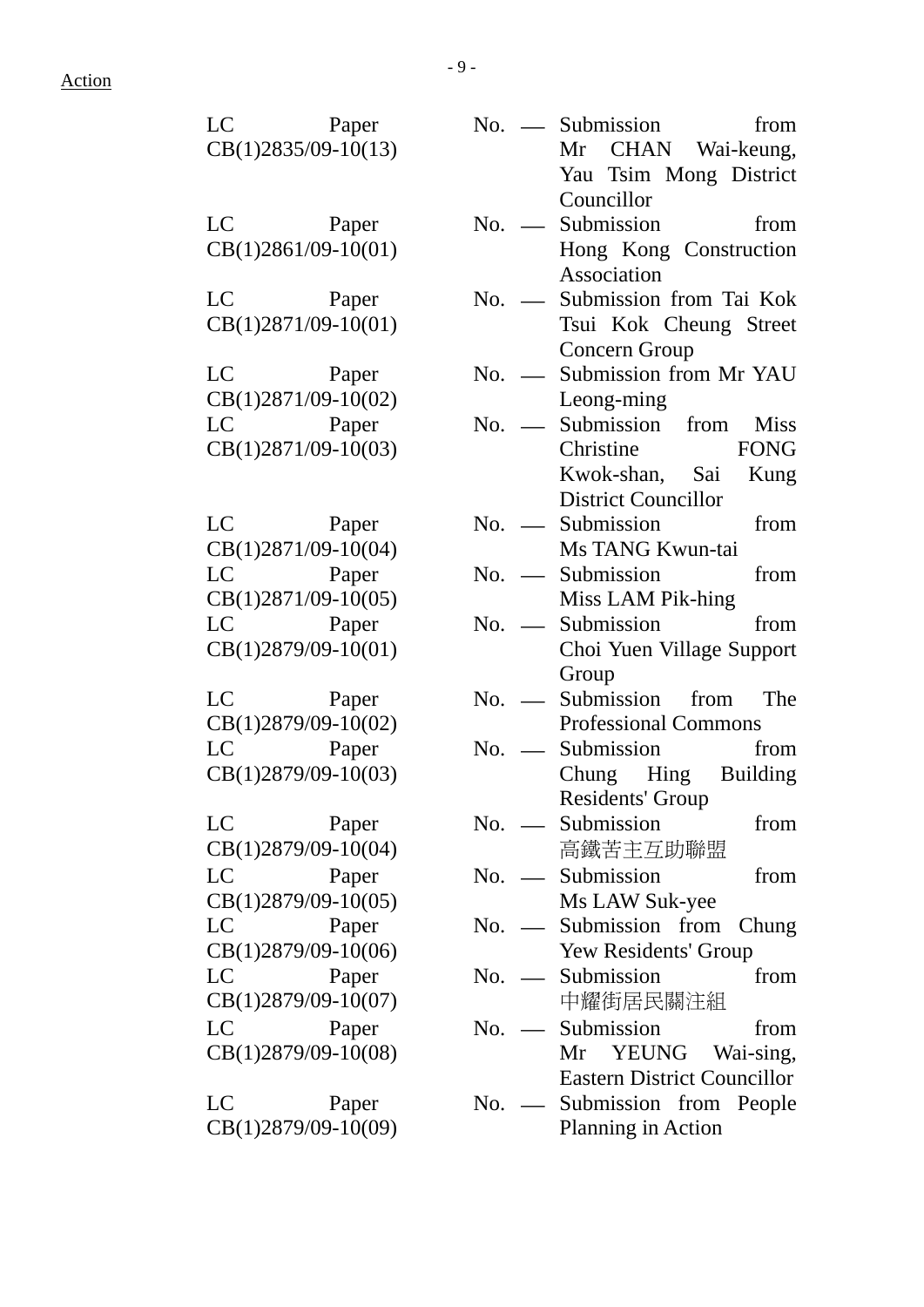LC Paper CB(1)2879/09-10(10) No. — Submission from Concern Group of Choi Yuen Tsuen in Shek Kong on the Selection of Site for the Guangzhou-Shenzhen-Hong Kong Express Rail Link)

 The Subcommittee deliberated (index of proceedings attached at **Annex**).

2. The Chairman reminded members to disclose the nature of any direct or indirect pecuniary interest in the Hong Kong section of the Guangzhou-Shenzhen-Hong Kong Express Rail Link (XRL) project before they spoke on the matter.

3. The Subcommittee received views from 33 deputations on the Hong Kong section of the XRL project. The deputations expressed the following major views and concerns -

- (a) the deadline for clearance of Choi Yuen Tsuen (CYT) should be postponed to meet the needs of villagers who had successfully applied for agricultural resite but that their new homes in Pat Heung were not yet ready for them to move in;
- (b) the MTR Corporation Limited (MTRCL) should publish the details of the three alignment options for the urban section of the railway project, and to conduct a feasibility study on the alternative option "S3" (running along Lin Cheung Road and excluding Tai Kok Tsui (TKT)), and address the grave concern of TKT residents about the impact of the construction works on the structural safety of their buildings;
- (c) compensations should be offered for any loss in the redevelopment potential of the affected buildings in TKT and to provide residents concerned with details of the mechanism for making such claims;
- (d) the Administration should explain why urban residents affected by strata resumption could not receive any compensation whereas rural residents were given compensation for their claims of harm to "fung shui" caused by public works;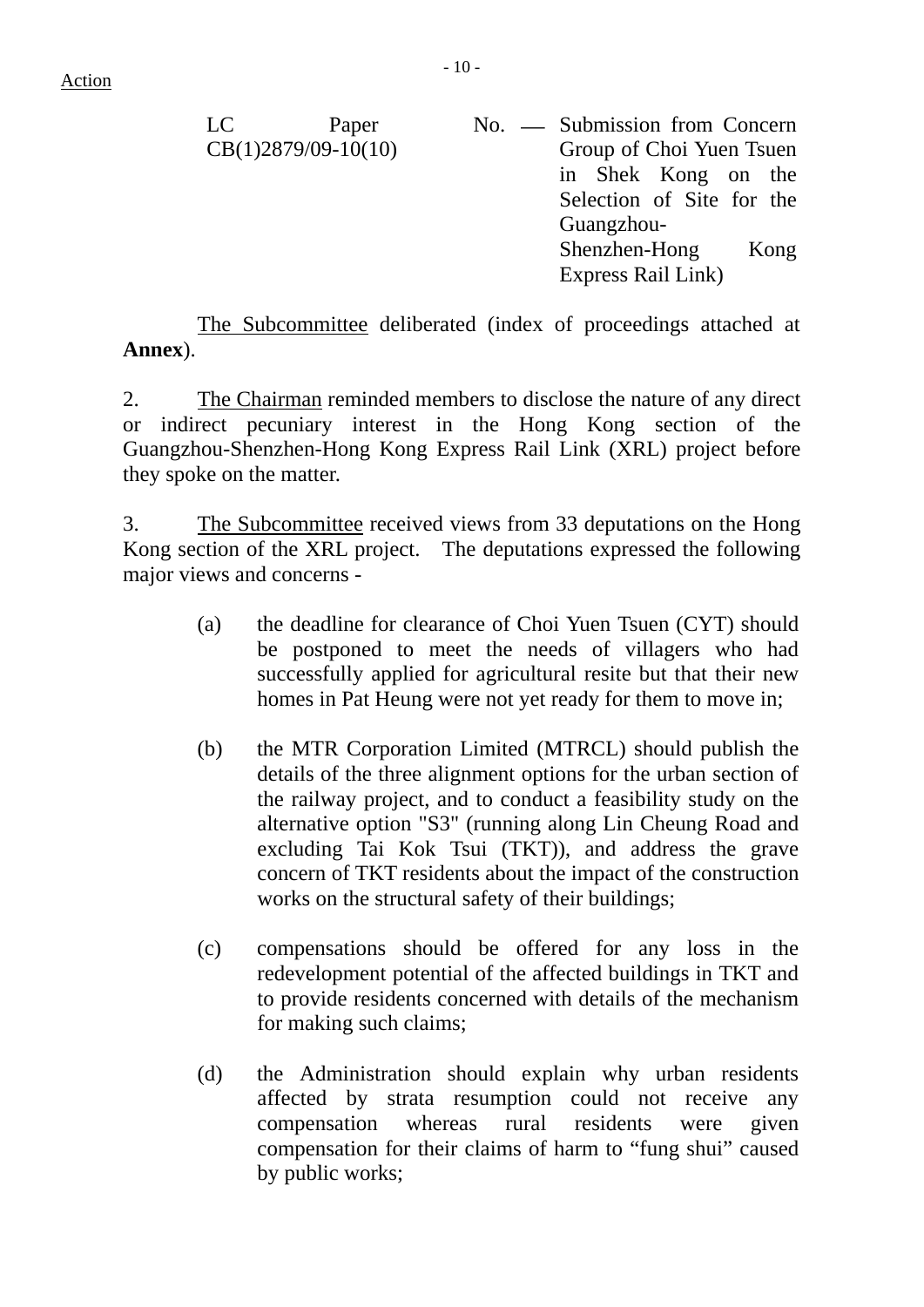- (e) to consider TKT residents' requests for meeting with the Secretary for Transport and Housing (STH) and/or Under Secretary for Transport and Housing (USTH);
- (f) the relevant ground investigation report should be made available for residents of the Wonderland Villas and that the alignment for XRL should be moved farther away from the Wonderland Villas by at least 30 meters to avoid affecting the housing blocks; and
- (g) to consider requests of residents of Cheung Shan Estate for provision of the ground investigation report and risk assessment report on the blasting operations, and address their concern about the location and environmental impact of the proposed ventilation shaft(s) at Cheung Shan Estate.

4. In response to the concerns of members and deputations on the progress of agricultural resite for CYT villagers, the Administration advised that appropriate land adjacent to Yuen Kong San Tsuen (元崗新村) and Tai Wo Tsuen (大窩村) in Pat Heung (八鄉) had been identified for villagers to build their new homes. The resumption and clearance of the site of CYT would be carried out in phases starting from mid-October 2010. The Administration undertook that it would adopt a humane and flexible approach for the land resumption work.

5. Members also requested the Administration/MTRCL to address residents' queries about the selection of the alternative alignment option S2 (running along TKT) and about making claims of damages under the Railway Ordinance (Cap. 519). Members also urged the Administration to consider TKT residents' requests for meetings with STH or USTH.

- Admin 6. The Administration was requested to provide the following -
	- (a) a written response to the major views and concerns expressed by the deputations;
	- (b) information on matters concerning compensation related to the project in the next progress report to be submitted early next year; and
	- (c) information on the unresolved cases of claims and unsuccessful applications for compensations and/or rehousing made by CYT villagers.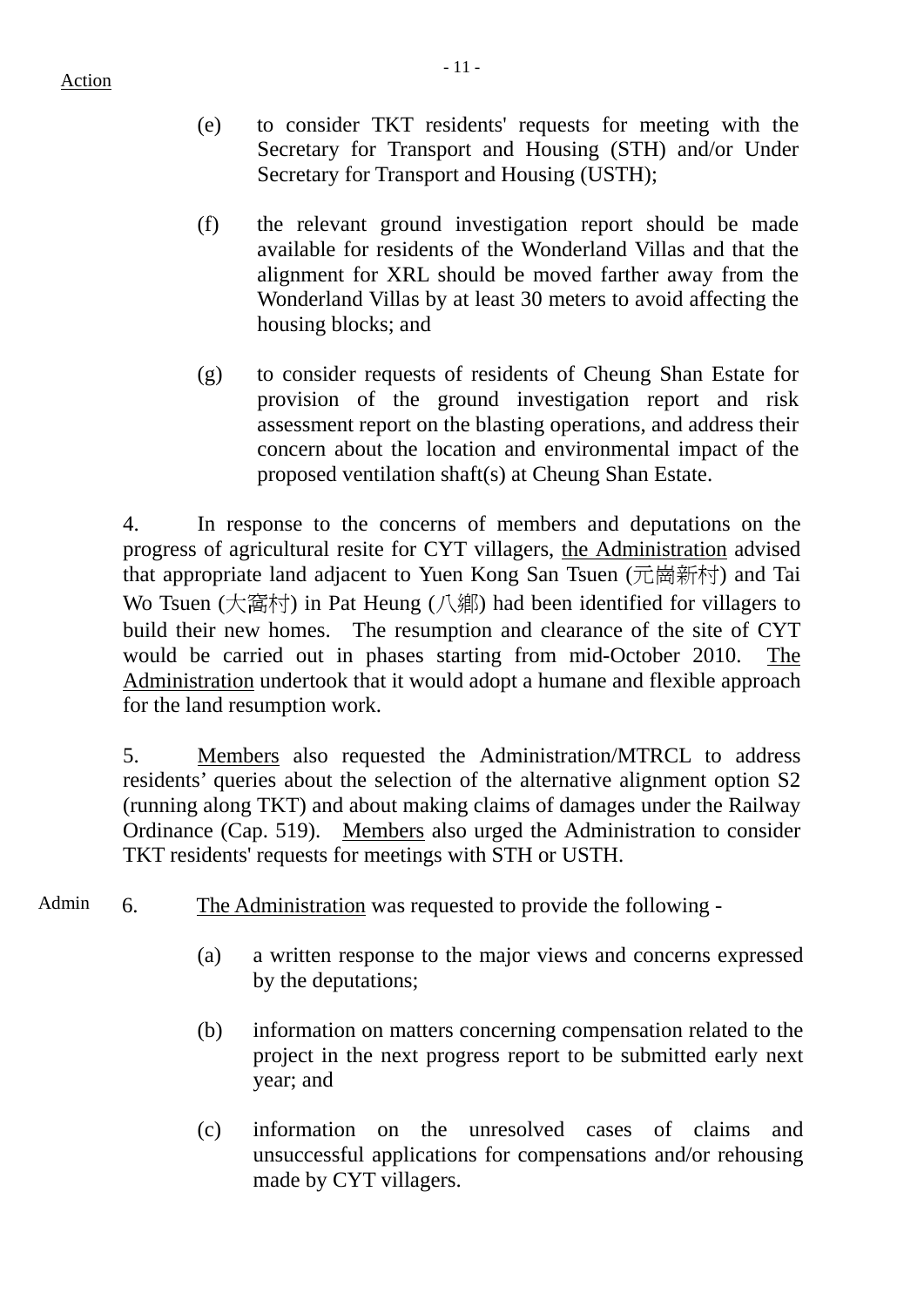# Action

# **II Any other business**

7. There being no other business, the meeting ended at 7:35 pm.

Council Business Division 1 Legislative Council Secretariat 30 December 2010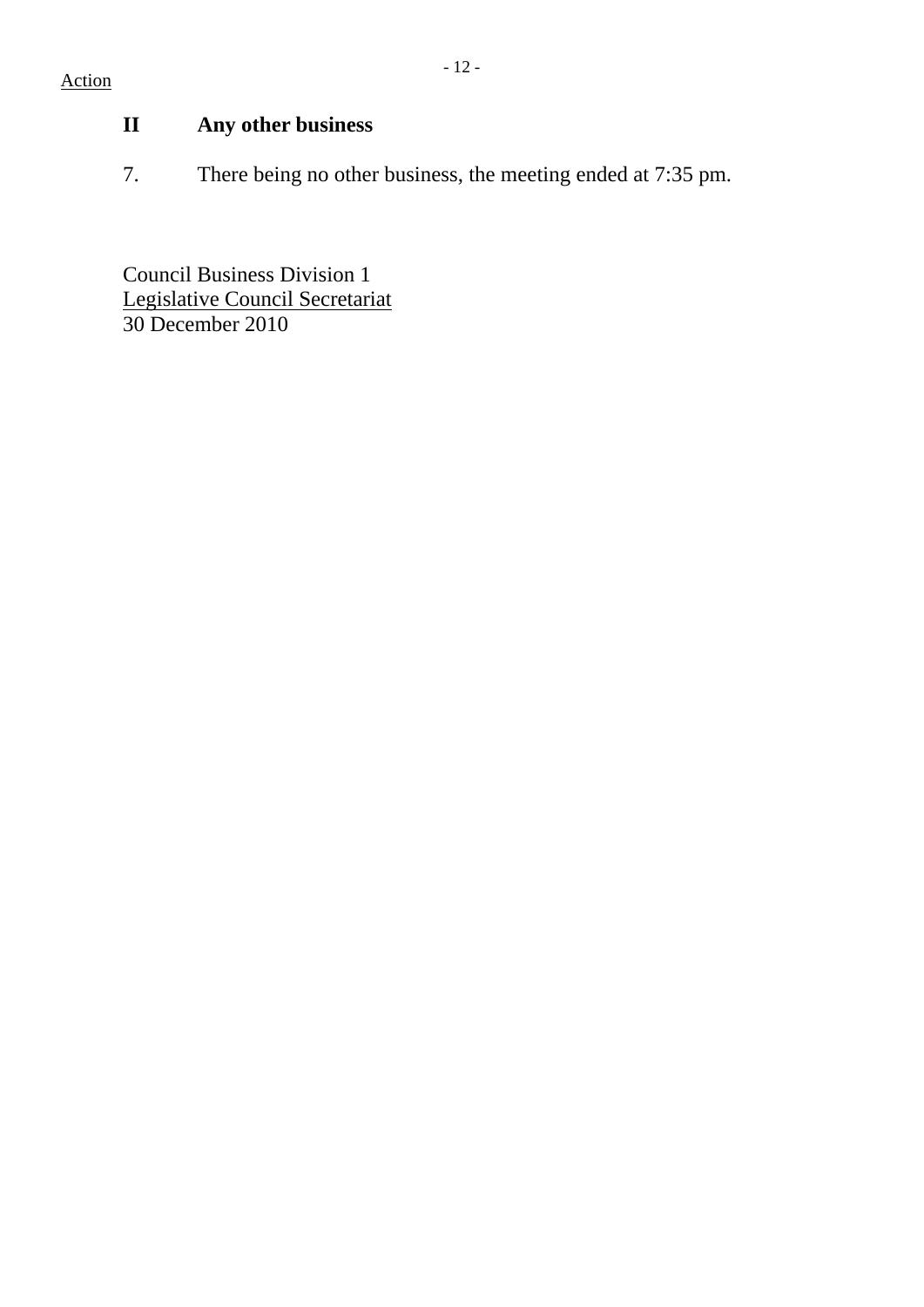## **Panel on Transport**

# **Subcommittee on Matters Relating to Railways**

# **Proceedings of the special meeting on Monday, 20 September 2010, at 4:30 pm in the Chamber of the Legislative Council Building**

| <b>Time</b><br>marker | <b>Speaker</b>                                                                                                              | Subject(s)                                                                                                                                                                                                                                                                                                                                                                                                                                                                                                                                                                                                                                                                                                             | <b>Action required</b> |  |  |  |
|-----------------------|-----------------------------------------------------------------------------------------------------------------------------|------------------------------------------------------------------------------------------------------------------------------------------------------------------------------------------------------------------------------------------------------------------------------------------------------------------------------------------------------------------------------------------------------------------------------------------------------------------------------------------------------------------------------------------------------------------------------------------------------------------------------------------------------------------------------------------------------------------------|------------------------|--|--|--|
|                       | Agenda item I - Hong Kong section of the Guangzhou-Shenzhen-Hong Kong Express Rail Link project                             |                                                                                                                                                                                                                                                                                                                                                                                                                                                                                                                                                                                                                                                                                                                        |                        |  |  |  |
|                       | Meeting with deputations/the Administration (Session I)                                                                     |                                                                                                                                                                                                                                                                                                                                                                                                                                                                                                                                                                                                                                                                                                                        |                        |  |  |  |
| 000626                | $000134 -$ Chairman                                                                                                         | Opening remarks                                                                                                                                                                                                                                                                                                                                                                                                                                                                                                                                                                                                                                                                                                        |                        |  |  |  |
| 000903                | $000627 -$ Mr LAU Wong-fat                                                                                                  | Mr LAU Wong-fat's expression of appreciation of the<br>efforts made by the Administration in facilitating<br>agricultural resite as applied by Choi Yuen Tsuen (CYT)<br>villagers. Suitable land adjacent to Yuen Kong San<br>Tsuen (元崗新村) and Tai Wo Tsuen (大窩村) in Pat<br>Heung $(\Lambda$ $\mathfrak{M})$ had been identified for resiting CYT<br>villagers and the Administration had undertaken to<br>improve the traffic in the area. Heung Yee Kuk would<br>assist these villagers in erecting houses.<br>The<br>Administration had also agreed to resume CYT in<br>phases to allow sufficient timing for rehousing of<br>affected villagers on the basis that the programme of<br>works would not be affected. |                        |  |  |  |
| $000904 -$<br>001216  | Mr CHOI Siu-fung,<br>Yau Tsim Mong District<br>Councillor                                                                   | Expression of concern about the inadequate consultation<br>and information disseminated to affected residents of the<br>Tai Kok Tsui (TKT) district and request for<br>compensations to affected residents as a result of strata<br>resumption.                                                                                                                                                                                                                                                                                                                                                                                                                                                                        |                        |  |  |  |
| 001530                | 001217 - Mr LEUNG Yiu-wah,<br>Friends of Tai Kok Tsui                                                                       | Expression of concerns about the structural integrity of<br>the TKT buildings concerned, making claims for<br>damages, adopting an alignment option that would pose<br>the least impact on residents and structural integrity, the<br>costs of hiring independent consultants to conduct<br>building surveys, etc.                                                                                                                                                                                                                                                                                                                                                                                                     |                        |  |  |  |
| 001823                | $ 001531 -  $ Ms CHAN Wai-ling,<br>Tai Kok Tsui Kok<br><b>Cheung Street Concern</b><br>Group                                | Requested for reconsidering the alignment option along<br>the TKT district.<br>[LC Paper No. CB $(1)$ 2871/09-10 $(01)$ ]                                                                                                                                                                                                                                                                                                                                                                                                                                                                                                                                                                                              |                        |  |  |  |
| $001824 -$<br>002052  | <b>Miss KWONG</b><br>Wai-fong,<br>Tai Kok Tsui Concern<br>Group of<br>Guangzhou-Shenzhen-<br>Hong Kong Express Rail<br>Link | Requested for conducting feasibility study<br>into<br>alignment option S3 (running along Lin Cheung Road<br>and not covering TKT) as proposed by<br>the<br>Administration's consultant.<br>[LC Paper No. CB(1)2835/09-10(01)]                                                                                                                                                                                                                                                                                                                                                                                                                                                                                          |                        |  |  |  |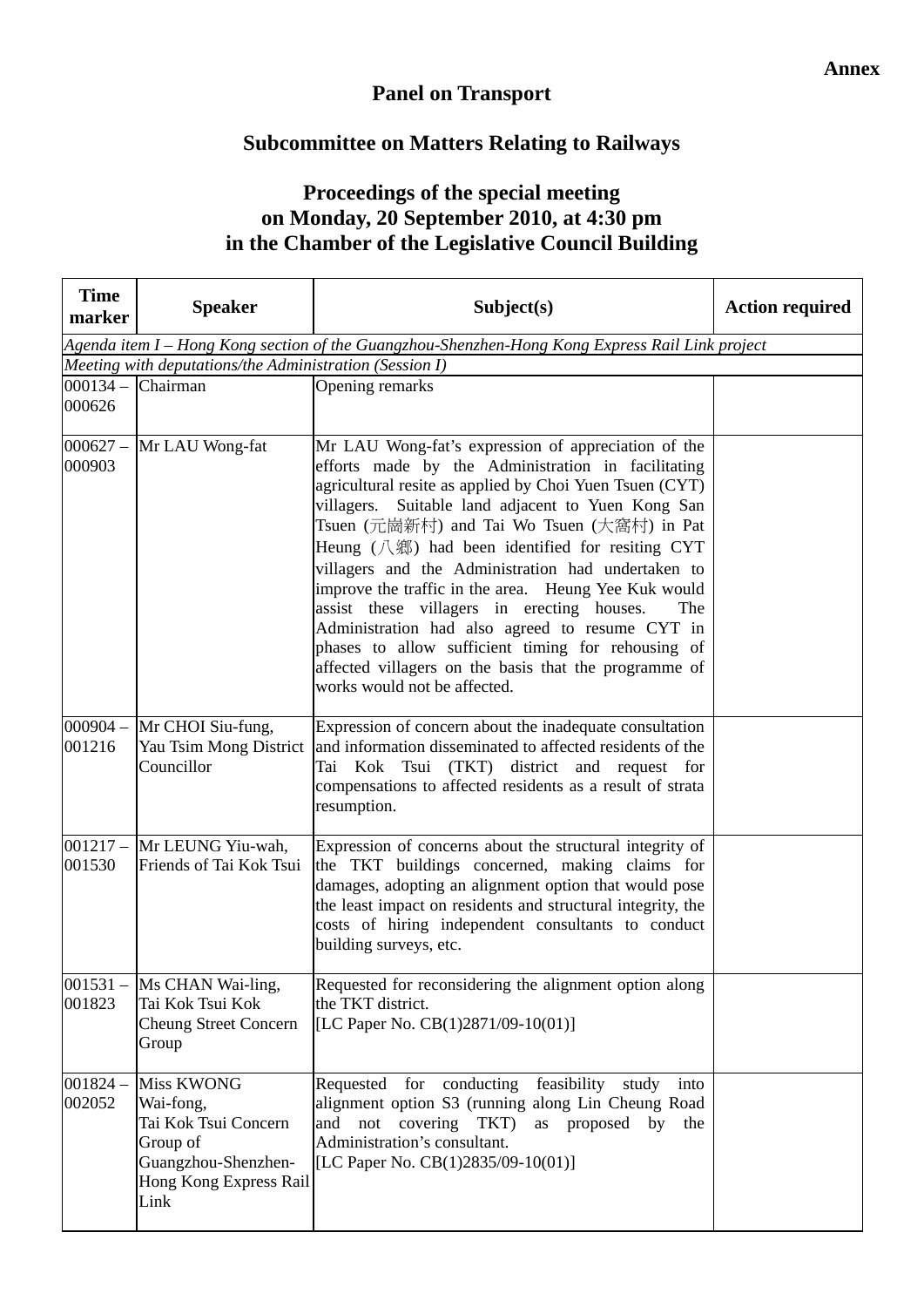| <b>Time</b><br>marker | <b>Speaker</b>                                                                                     | Subject(s)                                                                                                                                                                                                                                                                                                                                                                                              | <b>Action required</b> |
|-----------------------|----------------------------------------------------------------------------------------------------|---------------------------------------------------------------------------------------------------------------------------------------------------------------------------------------------------------------------------------------------------------------------------------------------------------------------------------------------------------------------------------------------------------|------------------------|
| $002053 -$<br>002326  | Mr KWOK Wai-wah,<br><b>Fuk Chak Street</b><br>Concern Group                                        | of<br>Expression<br>inadequate<br>concerns<br>about<br>the<br>consultation and information disseminated to affected<br>residents of TKT, and request for publishing details of<br>the three alignment options for the urban section of the<br>project.                                                                                                                                                  |                        |
| $002327 -$<br>002441  | Mr LAM Hung-on,<br>Chung Hing Building<br>Residents' Group                                         | Expression of concern about compensation for the loss<br>in the redevelopment value of the affected buildings in<br>TKT.<br>[LC Paper No. CB(1)2879/09-10(03)]                                                                                                                                                                                                                                          |                        |
| $002442 -$<br>002759  | Mr TSANG Shing-kei,<br>Prosperous Building<br>Residents' Group                                     | Expression of query that the relevant strata resumption<br>might be in breach of Article 120 of the Basic Law and<br>concern about the structural integrity of the buildings<br>affected by the works.                                                                                                                                                                                                  |                        |
| $002800 -$<br>003116  | Mr Roy KWONG,<br>Action "Choi Yuen In<br>My Heart"                                                 | Expression of concern on the insufficient lead time for<br>properly rehousing affected CYT villagers before the<br>deadline for the clearance of the village on 15 October<br>2010.                                                                                                                                                                                                                     |                        |
| $003117 -$<br>003440  | Mr Julian FUNG,<br>社區營造計劃                                                                          | Requested for extending the scope of consultation to all<br>affected TKT residents and not only selected local<br>parties, and a comprehensive social impact assessment<br>for the project.                                                                                                                                                                                                             |                        |
| $003441 -$<br>003813  | Mr FUNG Kin-cho,<br>Hong Kong<br><b>Construction Industry</b><br><b>Employees General</b><br>Union | Expression of views on the importance of the project in<br>providing employment opportunities and request for the<br>Administration and the MTR Corporation Limited<br>(MTRCL) to closely monitor the works and avoid<br>importing workers, and to take measures to protect the<br>occupational safety and the wage level of workers<br>involved in this project.<br>[LC Paper No. CB(1)2835/09-10(02)] |                        |
| $003814 -$<br>003942  | Mr MAK Fat-cheung,<br>大角咀高鐵大聯盟                                                                     | Requested for the Secretary for Transport and Housing<br>(STH) to meet with the affected TKT residents.<br>[LC Paper No. CB(1)2835/09-10(03)]                                                                                                                                                                                                                                                           |                        |
| $003943 -$<br>004318  | Mr John WONG,<br>Olympic Community<br><b>Development Alliance</b><br>Limited                       | Expression of concerns on the inadequate consultation<br>with TKT residents on the alignment options, the<br>structural integrity and redevelopment value of the TKT<br>buildings concerned, making claims of damages caused<br>by the works, etc.                                                                                                                                                      |                        |
| $004319 -$<br>004625  | Mr HO Kwong-chiang,<br>Residents' Concern<br>Group                                                 | Expression of concern on the proposed alignment along<br>Tai Kwok Tsui Ivy Street the West Kowloon district and request for adoption of<br>alignment option S3.                                                                                                                                                                                                                                         |                        |
| $004626 -$<br>004940  | Mr FUNG Tak-chung<br>Tai Shing Building<br>Residents' Group                                        | Requested for the Administration/MTRCL to undertake<br>in writing to individual TKT households affected by the<br>works to compensate for any impact and damages on the<br>structural integrity, be accountable for any loss in                                                                                                                                                                         |                        |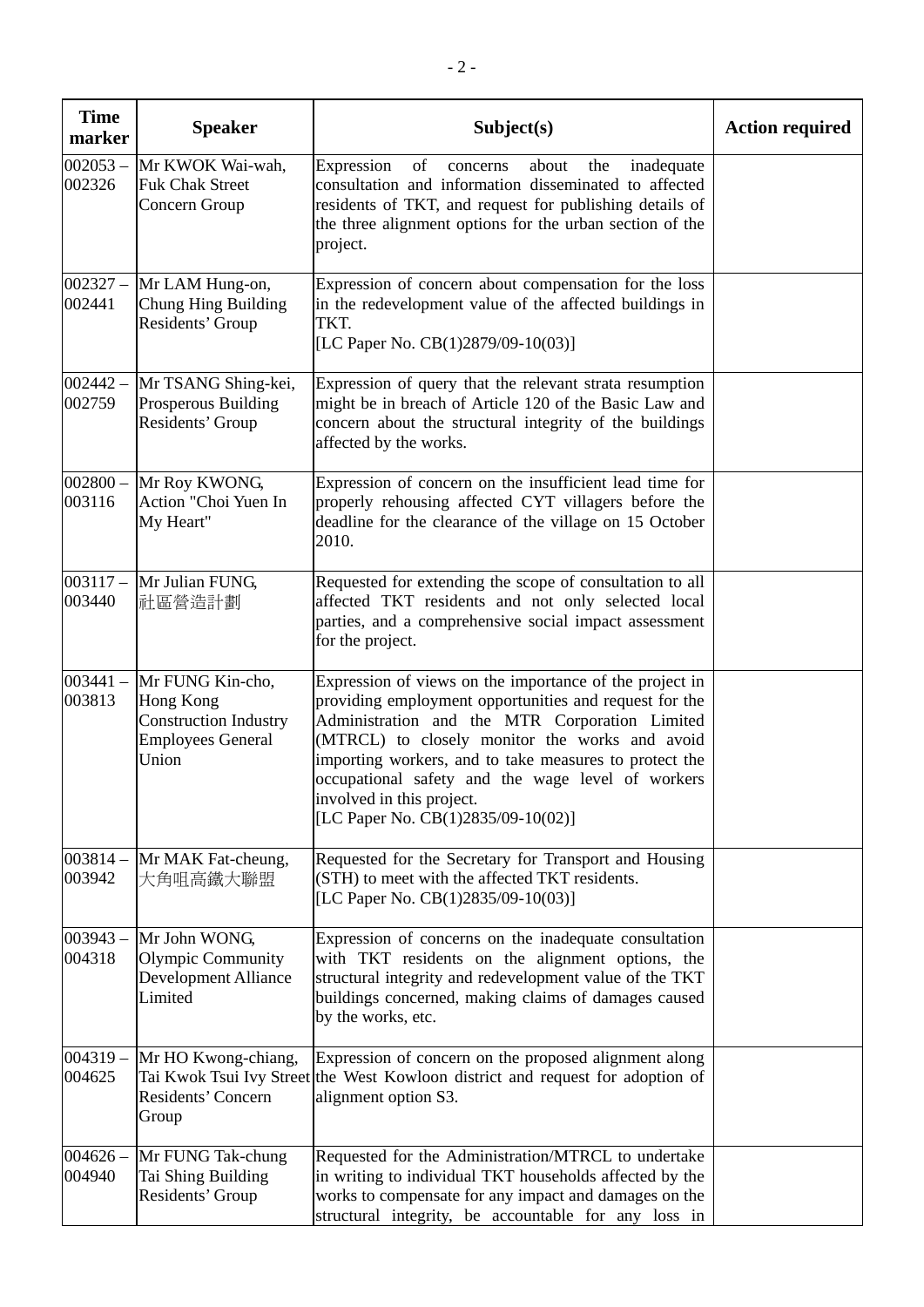| <b>Time</b><br>marker | <b>Speaker</b>                                                                      | Subject(s)                                                                                                                                                                                                                                                                                                                                                                                                                               | <b>Action required</b> |
|-----------------------|-------------------------------------------------------------------------------------|------------------------------------------------------------------------------------------------------------------------------------------------------------------------------------------------------------------------------------------------------------------------------------------------------------------------------------------------------------------------------------------------------------------------------------------|------------------------|
|                       |                                                                                     | redevelopment potential of the affected buildings,<br>arrange for meetings between the affected residents and<br>STH, etc.                                                                                                                                                                                                                                                                                                               |                        |
| $004941 -$<br>005247  | Mr TANG Kwai-yau,<br>Yuen Long District<br>Councillor                               | Requested for the Administration to exercise discretion<br>and be sympathetic in considering the rehousing<br>applications of affected CYT villagers.<br>[LC Paper No. CB(1)2835/09-10(04)]                                                                                                                                                                                                                                              |                        |
| $005248 -$<br>005610  | Ms LEE Kwan-cheung,<br>Mr CHAN Wah-sang,<br>Cheung Shan Estate<br>Mutual Help Group | Requested for protecting structural integrity of Cheung<br>making<br>Estate,<br>available<br>relevant<br>Shan<br>ground<br>investigation report and risk assessment report on the<br>blasting operations, properly locating ventilation shaft(s)<br>to minimize environmental nuisance and impact on<br>other public utilities, etc.                                                                                                     |                        |
| $005611 -$<br>005920  | Miss CHEUK Kai-kai,<br>North-east New<br>Territories Development<br>Concern Group   | Expression of concerns on the inaccessibility of relevant<br>survey reports by the affected residents, and the reason<br>why urban residents affected by strata resumption could<br>not receive any compensation whereas rural residents<br>were given compensation for their claims of harm to<br>"fung shui" caused by public works.                                                                                                   |                        |
| $005921 -$<br>010241  | Mr WONG Ho-yin,<br>People Planning in<br>Action                                     | Expression of concerns on the Administration's failure to<br>attach importance to the views of affected community of<br>TKT, inconsistencies in the policies and practices with<br>regard to land/strata resumption, and the accuracy of the<br>studies conducted for the project.<br>[LC Paper No. CB(1)2879/09-10(09)]                                                                                                                 |                        |
| $010242 -$<br>011231  | Chairman<br>Administration                                                          | The Administration's response to views of deputations -<br>(a) the progress of the project had been reported to<br>the Subcommittee at its meeting on 6 July 2010<br>and further progress reports would be made to the<br>Subcommittee, the relevant district councils and<br>the stakeholders;                                                                                                                                          |                        |
|                       |                                                                                     | strata resumption would not affect the existing<br>(b)<br>right of use and the terms of lease and hence the<br>scope of future redevelopment of the lands<br>concerned.<br>Affected residents who had any<br>compensable interest might submit, in accordance<br>with the Railways Ordinance (Cap. 519), a claim<br>to STH, which could often be settled by mutual<br>agreement and did not necessarily involve judicial<br>proceedings; |                        |
|                       |                                                                                     | the alternative alignment options for the urban<br>(c)<br>section were not selected because they would<br>either impact on the densely populated areas of<br>Sham Shui Po and Cheung Shan Wan or would be<br>difficult to implement because of the public<br>infrastructures along Lin Cheung Road. The                                                                                                                                  |                        |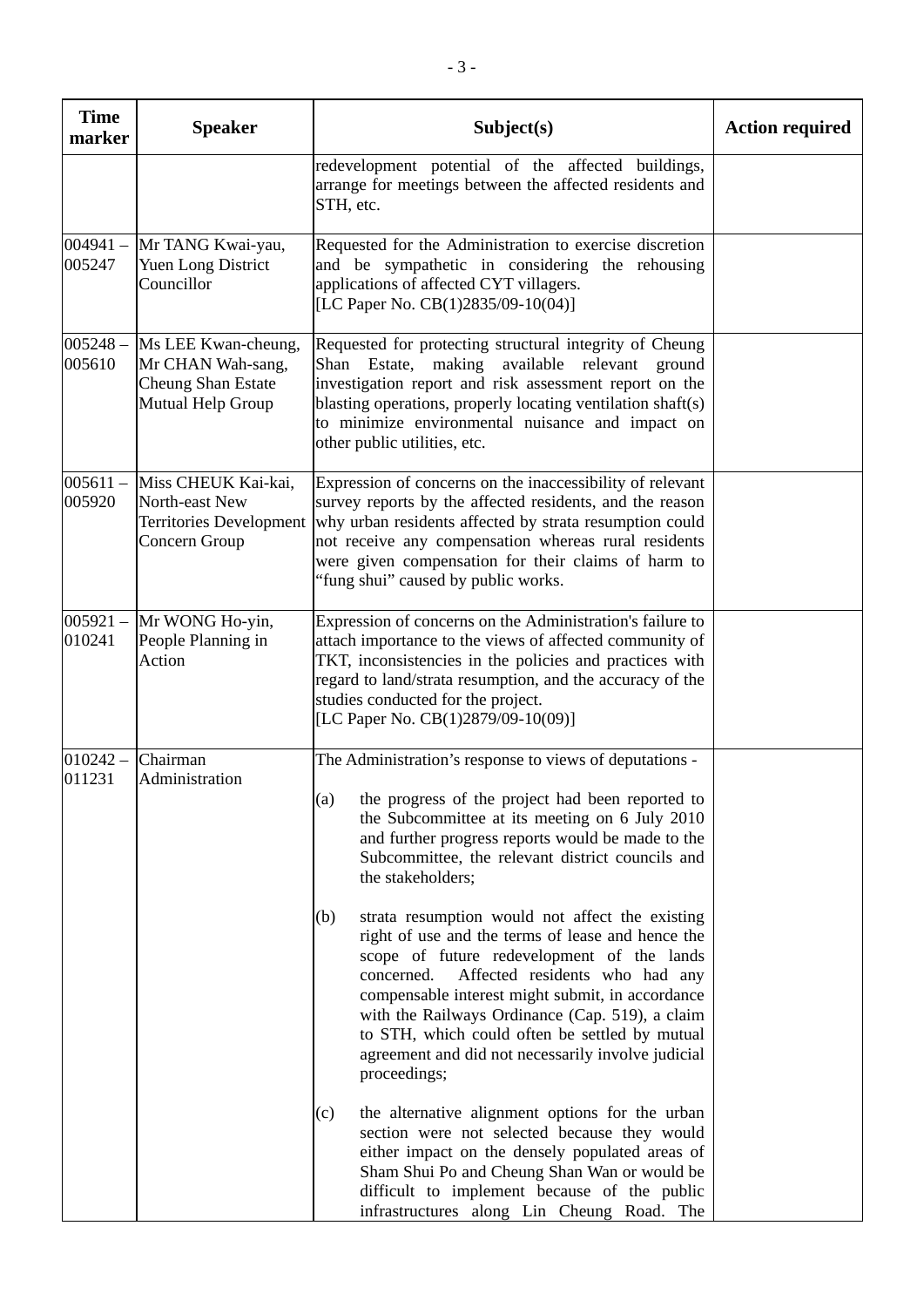| <b>Time</b><br>marker | <b>Speaker</b>                                    | Subject(s)                                                                                                                                                                                                                                                                                                                                                                                                                                                                                        | <b>Action required</b>                                        |
|-----------------------|---------------------------------------------------|---------------------------------------------------------------------------------------------------------------------------------------------------------------------------------------------------------------------------------------------------------------------------------------------------------------------------------------------------------------------------------------------------------------------------------------------------------------------------------------------------|---------------------------------------------------------------|
|                       |                                                   | present alignment option selected posed the least<br>impact to the relevant communities<br>and<br>residential areas;                                                                                                                                                                                                                                                                                                                                                                              |                                                               |
|                       |                                                   | (d)<br>building impact assessment reports had been<br>affected<br><b>TKT</b><br>distributed<br>to<br>households.<br>Relevant mechanism would be in place to closely<br>monitor the structural integrity of the buildings<br>during the construction<br><b>MTRCL</b><br>stage.<br>undertook to conduct site inspection within one<br>working day upon receipt of any damage report<br>and start the repair work within seven working<br>days for any damage caused by the works of the<br>project; |                                                               |
|                       |                                                   | CYT villagers would be required to move out by<br>(e)<br>mid-October 2010 as scheduled but the<br>Administration would adopt a humane approach<br>in handling special requests from individual<br>villagers who had genuine difficulty in moving<br>out provided that the programme of works would<br>not be affected; and                                                                                                                                                                        |                                                               |
|                       |                                                   | CYT villagers' applications for public rental<br>(f)<br>housing had been processed sympathetically<br>while ensuring fair use of public resource.                                                                                                                                                                                                                                                                                                                                                 |                                                               |
|                       |                                                   | The Chairman's request for a written response to the <b>Administration</b><br>views and requests put forward by the deputations.                                                                                                                                                                                                                                                                                                                                                                  | to<br>provide<br>written<br>response.<br>(para. 6 of minutes) |
| 011232<br>011748      | Dr Priscilla LEUNG<br>Chairman<br>Mr John WONG    | Dr Priscilla LEUNG's request and the Administration's<br>undertaking to consider arranging meetings between<br>STH or Under Secretary for Transport and Housing<br>(USTH) and the affected TKT residents.                                                                                                                                                                                                                                                                                         |                                                               |
| $011749 -$<br>012259  | Mr LAU Kong-wah<br>Administration<br><b>MTRCL</b> | Mr LAU Kong-wah's enquiries on when the condition<br>survey reports for all the 19 affected TKT buildings<br>would be available and whether the affected households<br>would be explained the content of the reports<br>individually. His further request for an information<br>centre in TKT to facilitate contacts with residents.<br>The Administration's response -                                                                                                                           |                                                               |
|                       |                                                   | condition surveys for common areas of 16<br>(a)<br>affected buildings and about 450 individual units<br>were completed. Appointments had been made<br>with some 600 individual units for the survey and<br>the report of which would be provided and<br>explained to the relevant units as soon as possible;<br>and                                                                                                                                                                               |                                                               |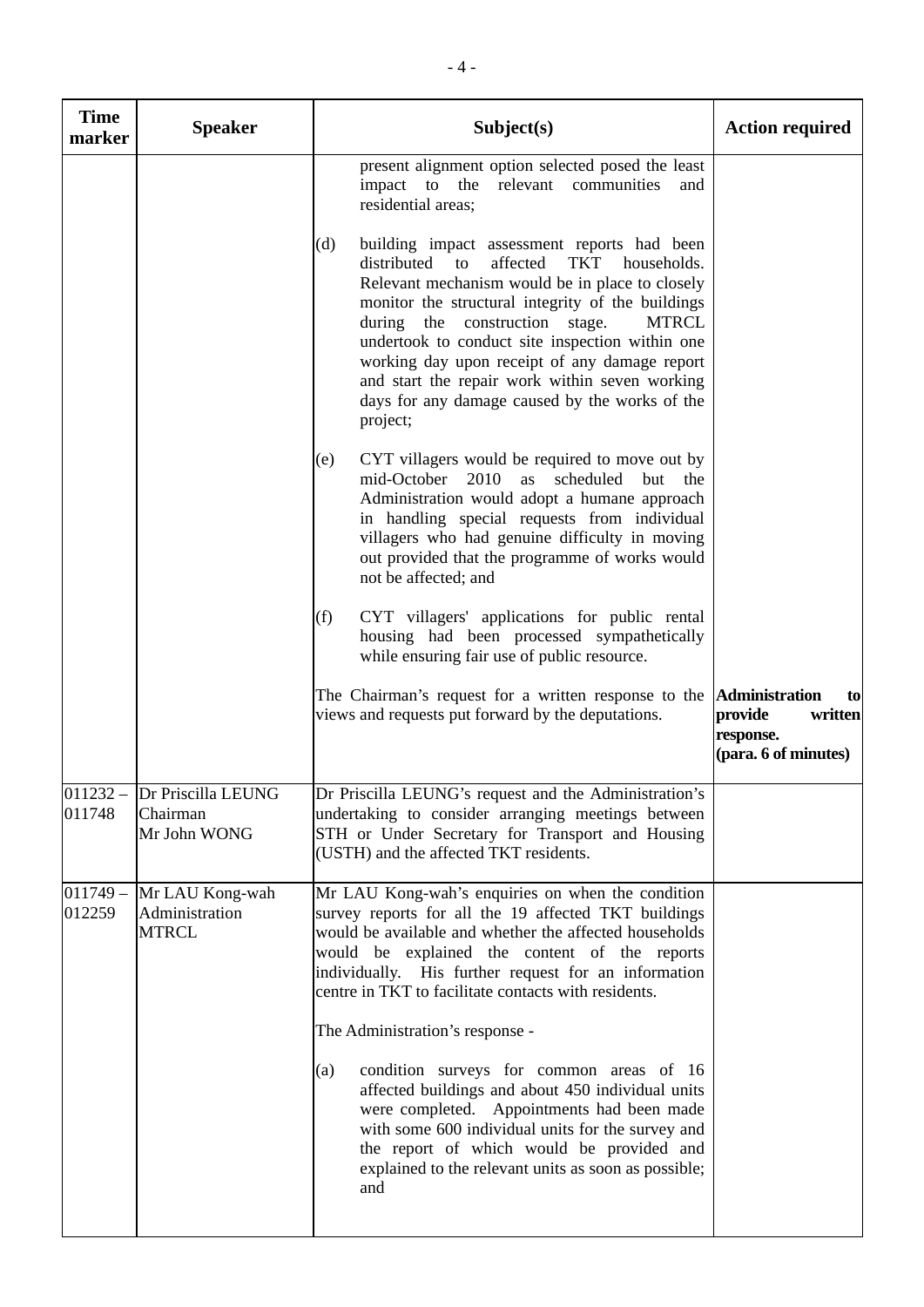| <b>Time</b><br>marker | <b>Speaker</b>                              | Subject(s)                                                                                                                                                                                                                                                                                                                                                                                                                                                                                                                                                  | <b>Action required</b> |
|-----------------------|---------------------------------------------|-------------------------------------------------------------------------------------------------------------------------------------------------------------------------------------------------------------------------------------------------------------------------------------------------------------------------------------------------------------------------------------------------------------------------------------------------------------------------------------------------------------------------------------------------------------|------------------------|
|                       |                                             | the Information Centre where assistance would be<br>(b)<br>offered to residents was located in New Kowloon<br>Plaza and was very close to the affected TKT<br>buildings.                                                                                                                                                                                                                                                                                                                                                                                    |                        |
|                       |                                             | The MTRCL's response that it was seeking the consent<br>of the owners' committee of the remaining three affected<br>buildings for conducting the condition survey on<br>common areas. Conduct of surveys for individual units<br>of these buildings was also underway.                                                                                                                                                                                                                                                                                      |                        |
| $012300 -$<br>012941  | Administration<br><b>MTRCL</b>              | Mr LEUNG Kwok-hung Mr LEUNG Kwok-hung's requests for an explanation of<br>the basis for selecting the alignment option of the urban<br>section of the project and for STH to meet with the<br>affected TKT residents.                                                                                                                                                                                                                                                                                                                                       |                        |
|                       |                                             | The Administration's reiteration on its undertaking to<br>consider arranging meetings between STH/USTH and<br>the affected TKT residents.                                                                                                                                                                                                                                                                                                                                                                                                                   |                        |
|                       |                                             | The MTRCL's explanation of the selection of the<br>alignment option of the urban section and its offer to<br>arrange for a meeting to explain the relevant details if it<br>was so requested by the affected TKT residents.                                                                                                                                                                                                                                                                                                                                 |                        |
| $012942 -$<br>013543  | Mr Albert CHAN<br>Administration            | Mr Albert CHAN's concern about the need to review<br>and improve the policy measures and mechanism in<br>respect of land resumption.                                                                                                                                                                                                                                                                                                                                                                                                                        |                        |
|                       |                                             | The Administration's explanation of the rehousing<br>arrangements for CYT villagers and the handling of<br>claims under the Railways Ordinance submitted by any<br>affected residents who had a compensable interest.                                                                                                                                                                                                                                                                                                                                       |                        |
| $013544 -$<br>014404  | Mr Ronny TONG<br>Chairman                   | Mr Ronny TONG's criticism of the Administration's<br>failure to promptly address the concerns expressed by<br>the affected residents and villagers after the funding<br>application had been passed many months ago. Mr<br>TONG's view that the Government should offer<br>compensations to owners of the affected buildings as<br>their redevelopment potential would be affected by the<br>strata resumption. He enquired about the basis on<br>which assessments of the loss in redevelopment<br>potential of the affected buildings would be conducted. |                        |
| $014405 -$<br>014610  |                                             | Suspension of meeting                                                                                                                                                                                                                                                                                                                                                                                                                                                                                                                                       |                        |
| $014611 -$<br>015052  | Mr Ronny TONG<br>Administration<br>Chairman | The Administration's response to Mr Ronny TONG's<br>views -                                                                                                                                                                                                                                                                                                                                                                                                                                                                                                 |                        |
|                       |                                             | the building impact assessment reports and the<br>(a)<br>condition survey reports would provide the details<br>on structural integrity; and                                                                                                                                                                                                                                                                                                                                                                                                                 |                        |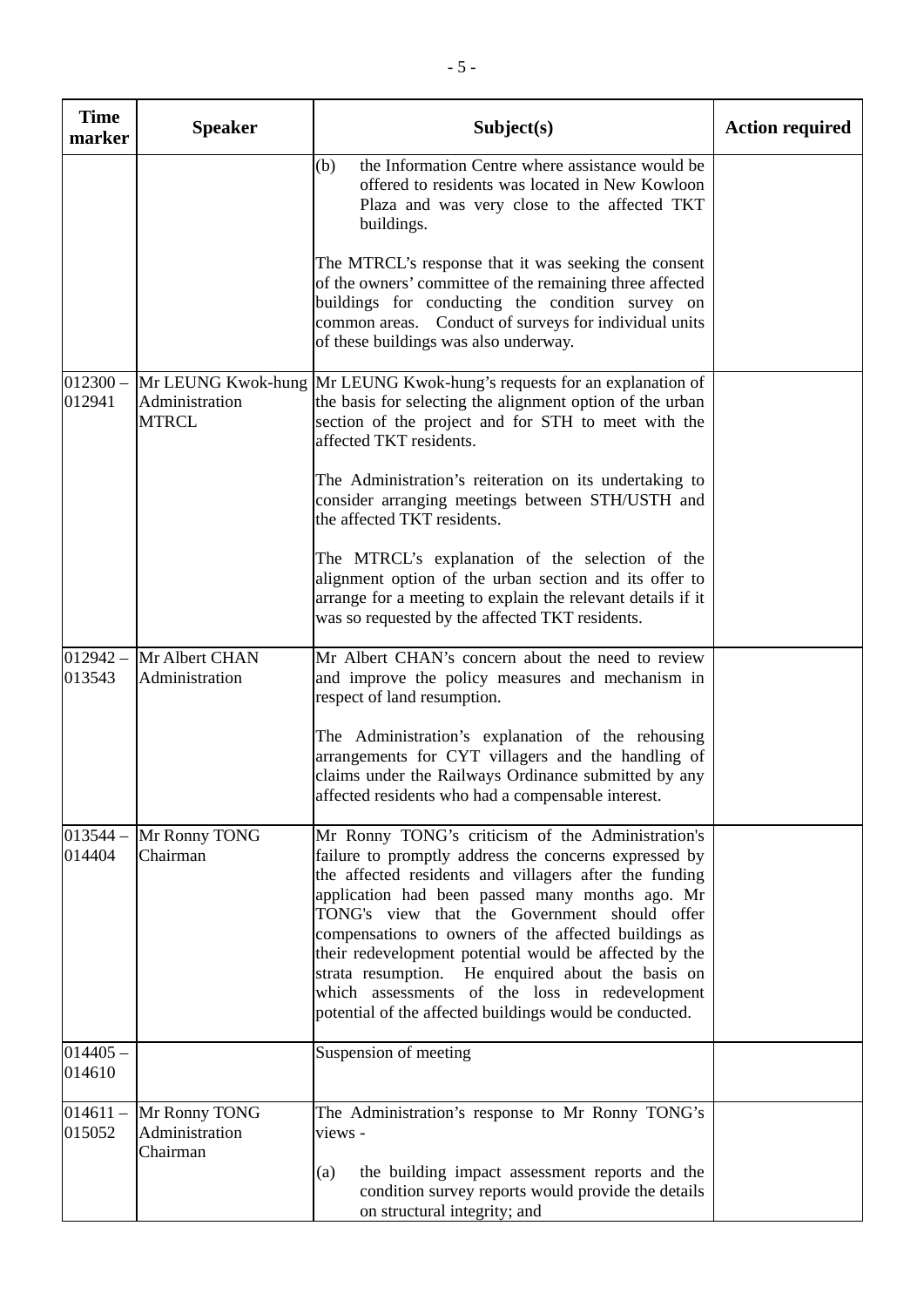|                       |                                                                                                                                                                                                     | $-6-$                                                                                                                                                                                                                                                                                               |                                                                      |
|-----------------------|-----------------------------------------------------------------------------------------------------------------------------------------------------------------------------------------------------|-----------------------------------------------------------------------------------------------------------------------------------------------------------------------------------------------------------------------------------------------------------------------------------------------------|----------------------------------------------------------------------|
| <b>Time</b><br>marker | <b>Speaker</b>                                                                                                                                                                                      | Subject(s)                                                                                                                                                                                                                                                                                          | <b>Action required</b>                                               |
|                       |                                                                                                                                                                                                     | brief explanation of compensation mechanism<br>(b)<br>and the handling of claims under the Railways<br>Ordinance made by affected residents who had a<br>compensable interest.<br>The Chairman's request for a paper detailing matters<br>concerning compensation related to the project.           | <b>Administration</b><br>to<br>provide paper<br>(para. 6 of minutes) |
|                       | Meeting with deputations/the Administration (Session II)                                                                                                                                            |                                                                                                                                                                                                                                                                                                     |                                                                      |
| $015053 -$<br>015144  | Chairman                                                                                                                                                                                            | Opening remarks                                                                                                                                                                                                                                                                                     |                                                                      |
| $015145 -$<br>015518  | Mr CHAN Ying-cheung,<br>Concern Group of Choi<br>Yuen Tsuen in Shek<br>Kong on the Selection of were not yet ready.<br>Site for the Guangzhou -<br>Shenzhen - Hong Kong<br><b>Express Rail Link</b> | Expression of concern that successful applicants for<br>agricultural resite might have difficulty meeting the<br>clearance deadline of mid-October as their new homes<br>[LC Paper No. CB(1)2879/09-10(10)]                                                                                         |                                                                      |
| $015519 -$<br>015826  | Ms LAW Yee,<br>Group                                                                                                                                                                                | Requested for providing ground investigation report for<br>Wonderland Villas Focus residents of the Wonderland Villas and moving the<br>alignment farther away from the Wonderland Villas by<br>at least 30 meters to avoid affecting the housing blocks.<br>[LC Paper No. $CB(1)2835/09-10(05)$ ]  |                                                                      |
| $015827 -$<br>020128  | Miss Wincy SO,<br>高鐵苦主互助聯盟                                                                                                                                                                          | Expression of queries about the reason as to why urban<br>residents affected by strata resumption could not receive<br>any compensation whereas rural residents were given<br>compensation for their claims of harm to "fung shui"<br>caused by public works.<br>[LC Paper No. CB(1)2879/09-10(04)] |                                                                      |
| $020129 -$<br>020424  | Mr LAI Chi-to,<br>葵涌高鐵關注組                                                                                                                                                                           | Requested for making public the relevant environmental<br>impact assessment report, compensating the public<br>spaces occupied for the works, and speeding up the<br>resiting of CYT villagers.                                                                                                     |                                                                      |
| $020425 -$<br>020737  | Miss WONG Ka-ling,<br><b>GAIA</b> Association                                                                                                                                                       | Called for conserving the environment and considering<br>the irreversible consequence that development projects<br>may have on the environment.                                                                                                                                                     |                                                                      |
| $020738 -$<br>021051  | Mr Peter FUNG,<br>業主權益大聯盟                                                                                                                                                                           | Requested for offering compensations to<br>building<br>affected by strata resumption<br>owners<br>as<br>the<br>redevelopment value of the affected properties would be<br>impacted on.                                                                                                              |                                                                      |
| $021052 -$<br>021422  | Miss CHAN Ping-fung,<br>Choi Yuen Village<br><b>Support Group</b>                                                                                                                                   | Requested for postponing the clearance deadline of CYT<br>and providing the necessary public utilities as soon as<br>possible for the villages selected for the resite.<br>[LC Paper No. CB(1)2879/09-10(01)]                                                                                       |                                                                      |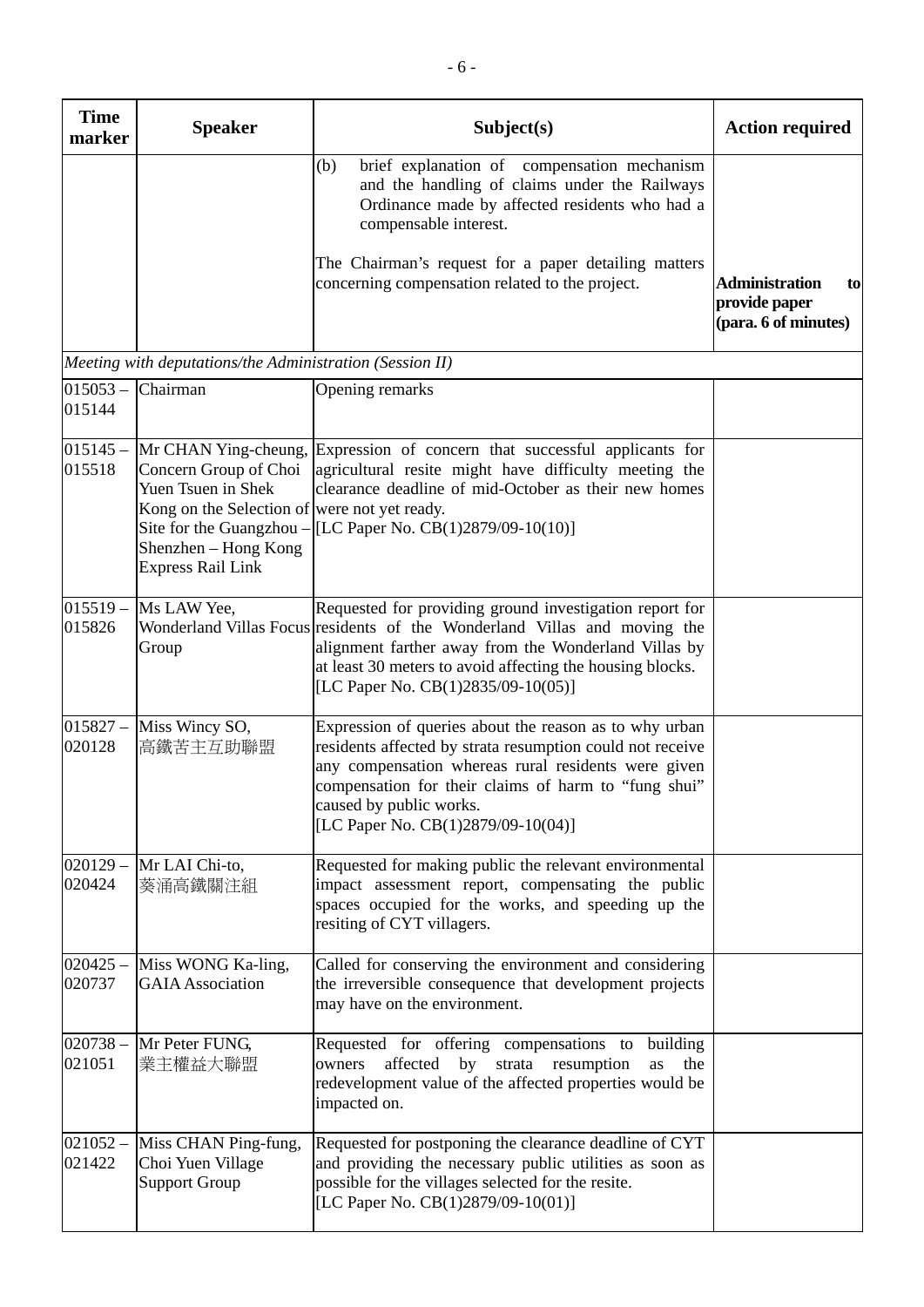| <b>Time</b><br>marker | <b>Speaker</b>                                                                           | Subject(s)                                                                                                                                                                                                                                                                                                                                                                                                                                          | <b>Action required</b> |
|-----------------------|------------------------------------------------------------------------------------------|-----------------------------------------------------------------------------------------------------------------------------------------------------------------------------------------------------------------------------------------------------------------------------------------------------------------------------------------------------------------------------------------------------------------------------------------------------|------------------------|
| $021423 -$<br>021756  | Ms HO Ting-ting,<br><b>HK Sustainable</b><br><b>Agriculture Association</b>              | Called for preserving natural resources for agricultural<br>development<br>and<br>considering<br>the<br>irreversible<br>consequence that development projects may have on the<br>environment and the sustainable development of the<br>society.                                                                                                                                                                                                     |                        |
| $021757 -$<br>022107  | Mr Michael MO,<br>Farm Without Farming<br>Concern                                        | Requested for the Subcommittee to follow up on issues<br>including discussions of the Finance Committee when<br>the relevant funding was sought, the coordination of<br>transport services upon the commissioning of the<br>railway, and the topside development of the West<br>Kowloon Terminus (WKT).                                                                                                                                             |                        |
| 022421                | $022108 - MrAU Nok-hin,$<br><b>Fortresshill Research</b><br>Institute                    | Expression of concerns on the worsening traffics in the<br>West Kowloon to be brought about by the operation of<br>the railway, the propriety in the handling of land/strata<br>resumption, and the progress of rehousing arrangements<br>for affected CYT villagers.<br>[LC Paper No. CB(1)2835/09-10(06)]                                                                                                                                         |                        |
| $022422 -$<br>022730  | Miss LO Suet-ying,<br><b>Sycamore Street</b><br>Residents' Group                         | Requested for making available reports pertinent to the<br>project for public inspection, selecting alignment option<br>S3 for the urban section, arranging meetings between<br>STH/USTH and the affected TKT residents, etc.                                                                                                                                                                                                                       |                        |
| $022731 -$<br>022920  | Mr KAN Tat-hing,<br>大角咀樓宇安全關注組                                                           | Requested for the selection of alignment option S3 that<br>posed the least impact to residential area of the TKT<br>district.                                                                                                                                                                                                                                                                                                                       |                        |
| $022921 -$<br>023243  | Miss YIP Po-lam,<br>Justice and Peace<br>Commission of the HK<br><b>Catholic Diocese</b> | Requested for allowing reasonable time for the moving<br>out of CYT villagers.                                                                                                                                                                                                                                                                                                                                                                      |                        |
| $023244 -$<br>023555  | Mr SIT Tak-ngao<br>The Professional<br>Commons                                           | Requested for the Administration to report on the<br>progress on the co-location of boundary control facilities<br>in WKT, the traffic improvement schemes in the West<br>Kowloon, the design of WKT in respect of the retail<br>areas and its connectivity with the adjacent Kowloon<br>Station and Austin Station, the interface issues between<br>the railway and the West Kowloon Cultural District, etc.<br>[LC Paper No. CB(1)2879/09-10(02)] |                        |
| $023556 -$<br>023943  | Mr YAU Leong-ming                                                                        | Requested for updated information on the project cost<br>estimate, and the details of all contracts in terms of the<br>date/expected date of award and the financial year to<br>which the relevant expenditure would be allocated.<br>[LC Paper No. CB(1)2871/09-10(02)]                                                                                                                                                                            |                        |
| $023944 -$<br>024507  | Administration                                                                           | The Administration's response to views of deputations -<br>the alignment of underground tunnel selected for<br>(a)<br>the project would avoid impacting on the wetland<br>and other natural resources;                                                                                                                                                                                                                                              |                        |